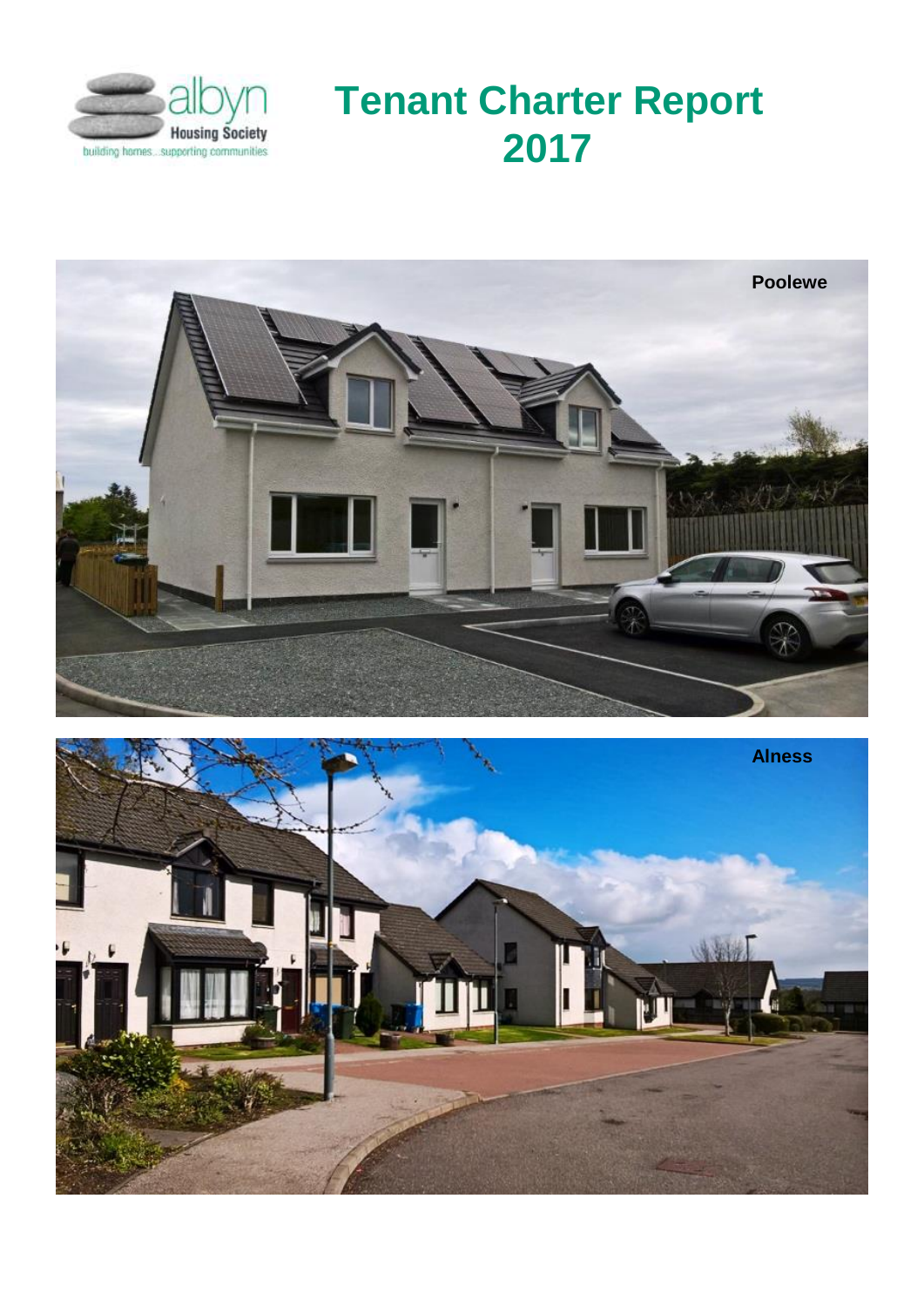Welcome to this year's Tenant Charter Report 2017 for Albyn Housing.

This report has been designed and pulled together with tenants involved throughout. This year's report includes a wider range of information than the previous charter reports, at the suggestion of our tenant panel members. I hope you find it interesting and useful.

Each Tenant Charter Outcome is listed and information about our actions in 2016-17 set out. Some of the key features, to my mind, include the following. There was a welcome increase in the percentage of homes that achieve SHQS (Outcome 4), now at over 82%. This was achieved by various measures including investment in improvements (Outcome 5), with 135 homes having heating upgrades during the year. We continue to have a lot of lettings activity each year (Outcomes 7 & 8) with 285 allocations in 2016-17, including 45 mutual exchanges. The UK government's insistence on implementing the roll-out of Universal Credit means that we can see the damaging effects of it on so many households spread across the Highlands. Tenants who have to claim UC end-up with rent arrears (Outcome 9) of around £900, twice as high as amongst our other tenants. Supporting tenants to recover from this debt burden is one of Albyn's key priorities and one which gives us great concern for the long-term damage it does to people living on low and unreliable incomes. We have set-up internet kiosks in both of our offices (Outcome 2) to help tenants make and manage their UC claims. Please do not be shy asking our staff for help using these. They are here to help you.

If you have any feedback on this report let us know. We would love to hear from you.

**Calum Macaulay Chief Executive**



We would like to say **THANK YOU VERY MUCH** to all of the Tenants who have been involved with designing this report, we are extremely grateful for your help.

If you would like to be involved in designing the Tenant Charter report for 2018, or you have any comments to make, or require more information, then please get in touch with Anne Mackay on 01349 855976 or [anne.mackay@albynhousing.org.uk](mailto:anne.mackay@albynhousing.org.uk)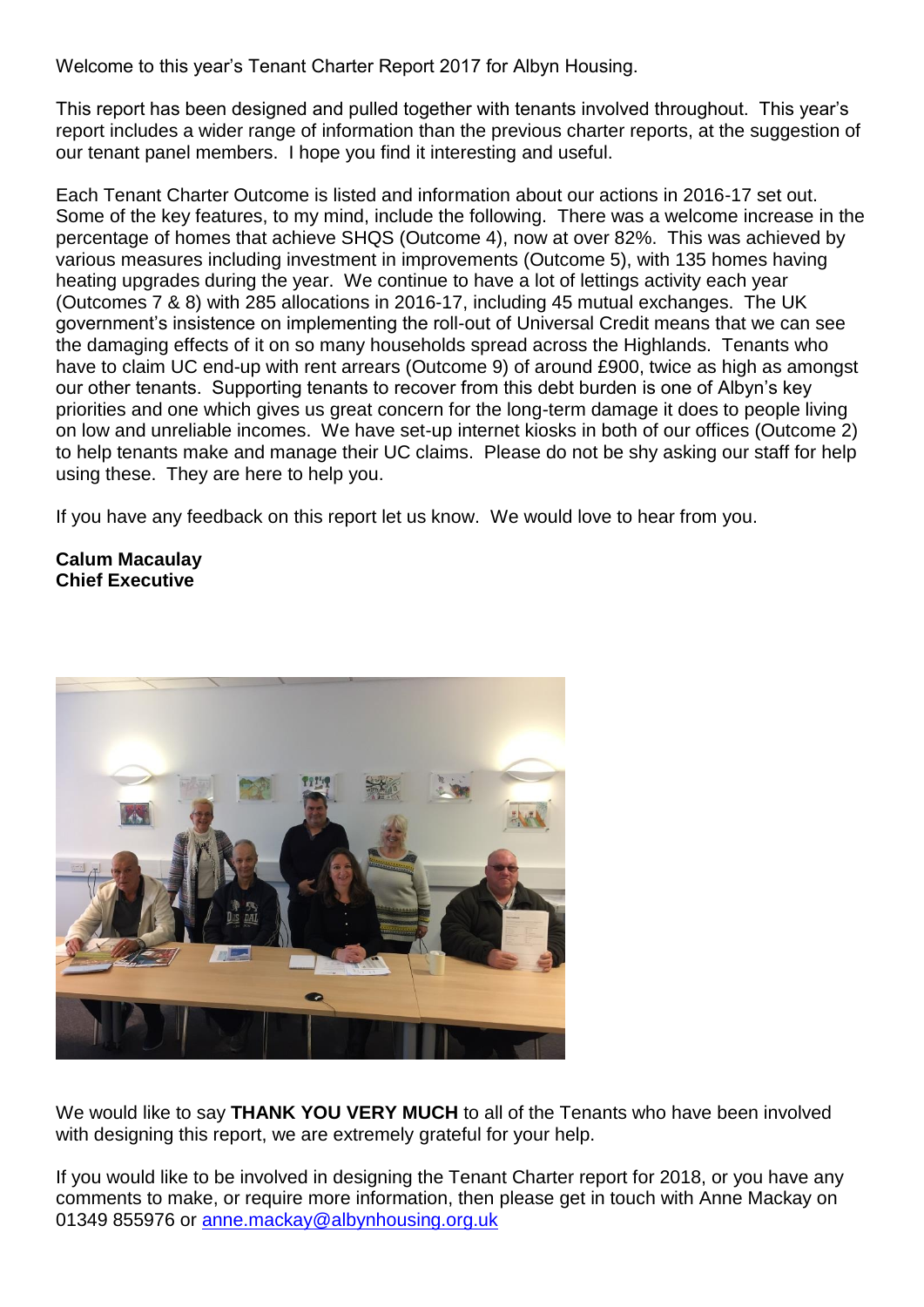# **Outcome 1: Equalities**

At Albyn Housing we are committed to making sure we promote equality and respect diversity.

The definition we use for equality is:

'preventing, removing or limiting discrimination between anybody because of their sex, marital status (whether they are married or single), race, disability, age, sexuality, language, social position or any other personal qualities, including their beliefs or opinions. '

The definition we use for diversity is:

'recognising and valuing the fact that society is made up of many different groups with different interests, skills, talents and needs.'

We are committed to:

- making equality a normal part of our business;
- doing more than the law say we have to do; and
- being responsible for our success and for our failures.

The full statement can be seen on our website using the following link:

[www.albynhousing.org.uk/](http://www.albynhousing.org.uk/)

# **Outcome 2: Communication**

#### **Electronic Calendar**

In the past year you may have noticed that our website [www.albynhousing.org.uk](http://www.albynhousing.org.uk/) has been updated, and now includes a 'Dates of Interest' button on the home page. Clicking on this takes you to the electronic calendar which shows information on major upgrading works, consultation dates, when the offices are closed, etc. We hope that you find this useful

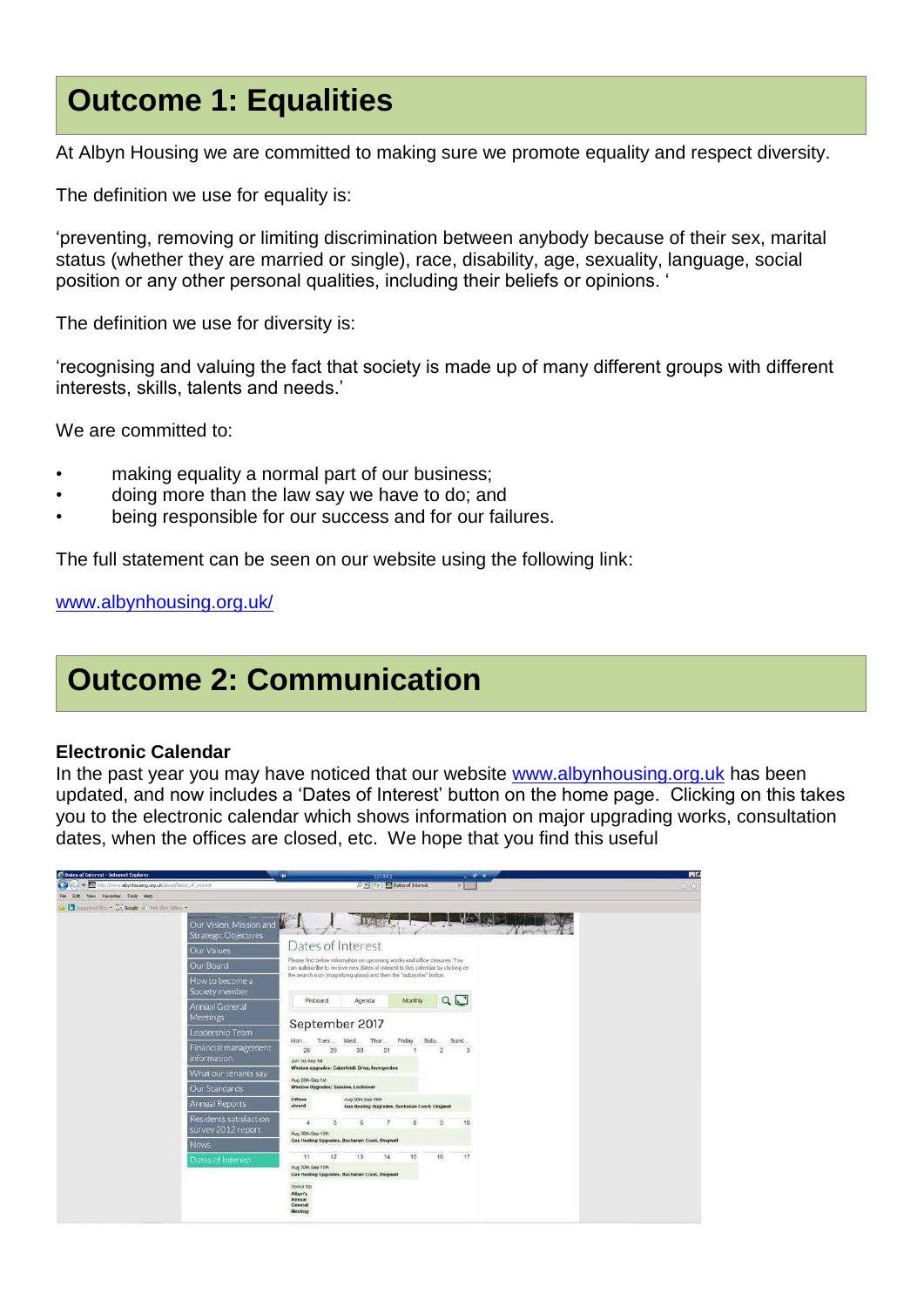## **Live Chat**

Tenants told us they would like to be able to use a Live Chat service, so we have set it up and now waiting for your comments. Please let us know if this will make it easier for you to get in touch with us

# **LIVE CHAT**

for all general enquiries trial starting from 30<sup>th</sup> August 2017

#### **Each Wednesday** between 10.00am and 3.00pm

We are keen to get feedback from you on what you would want to use live chat for. At the end of the chat, there is a short, five question survey, and all feedback collected will help shape the future use of live chat to best assist our customers.

## www.albynhousing.org.uk



### **Internet Kiosks**

We are aware that many of our customers do not have access to the internet in their homes, so are unable to take advantage of the many savings that can be made online, e.g. lower electricity costs, or access to Government services such as Universal Credit.

In order to help our customers who are in this position, we have installed 2 internet 'kiosks' in both of our offices. We know that this won't help our tenants in the more remote areas, but we hope that it is of benefit to those that can travel to the offices.

Joan is using the Internet 'Kiosk' at our Invergordon office. There is a standing unit, and a seated unit (suitable for wheelchairs) in both of our offices. Tenants can use the Kiosks when the offices are open, and they are available on a first come, first served basis.

If you need help to develop your basic computer skills then please get in touch with Fiona Munro on 01349 855996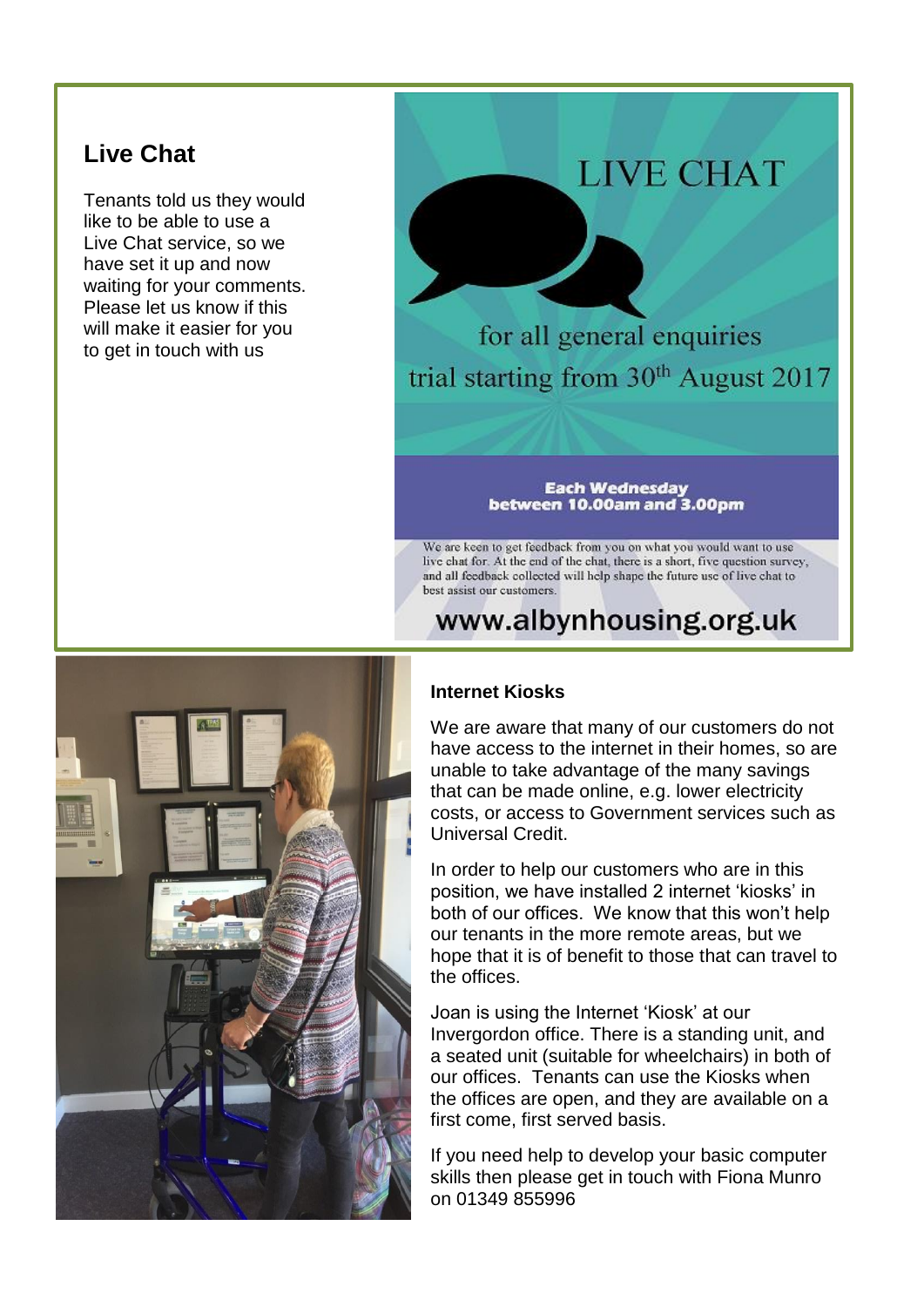# **Outcome 3: Participation**



# **Outcome 4: Quality of Housing**

## **Scottish Housing Quality Standard (SHQS)**

This year **82.34%** of our homes met the SHQS. This was an improvement on the 79.3% reported last year.

Those that fail relate to energy efficiency, mainly in our older stock. This can be challenging where they are reliant on electricity for heating but we are working through a programme of upgrades to get as many of our properties up to, or as close to the standard as possible

## **Tidy Tenancy Award**

We started our Tidy Tenancy scheme back in 2008. The idea behind it was to encourage more tenants who were moving on to leave their homes in good shape. We had to spend quite a lot of money on repairs to our empty homes and we thought the Tidy Tenancy would help to save money and also reward tenants with a parting gift.

Currently tenants can claim up to a £100 reward and this is split between 2 x payments of £50 if they meet the rules.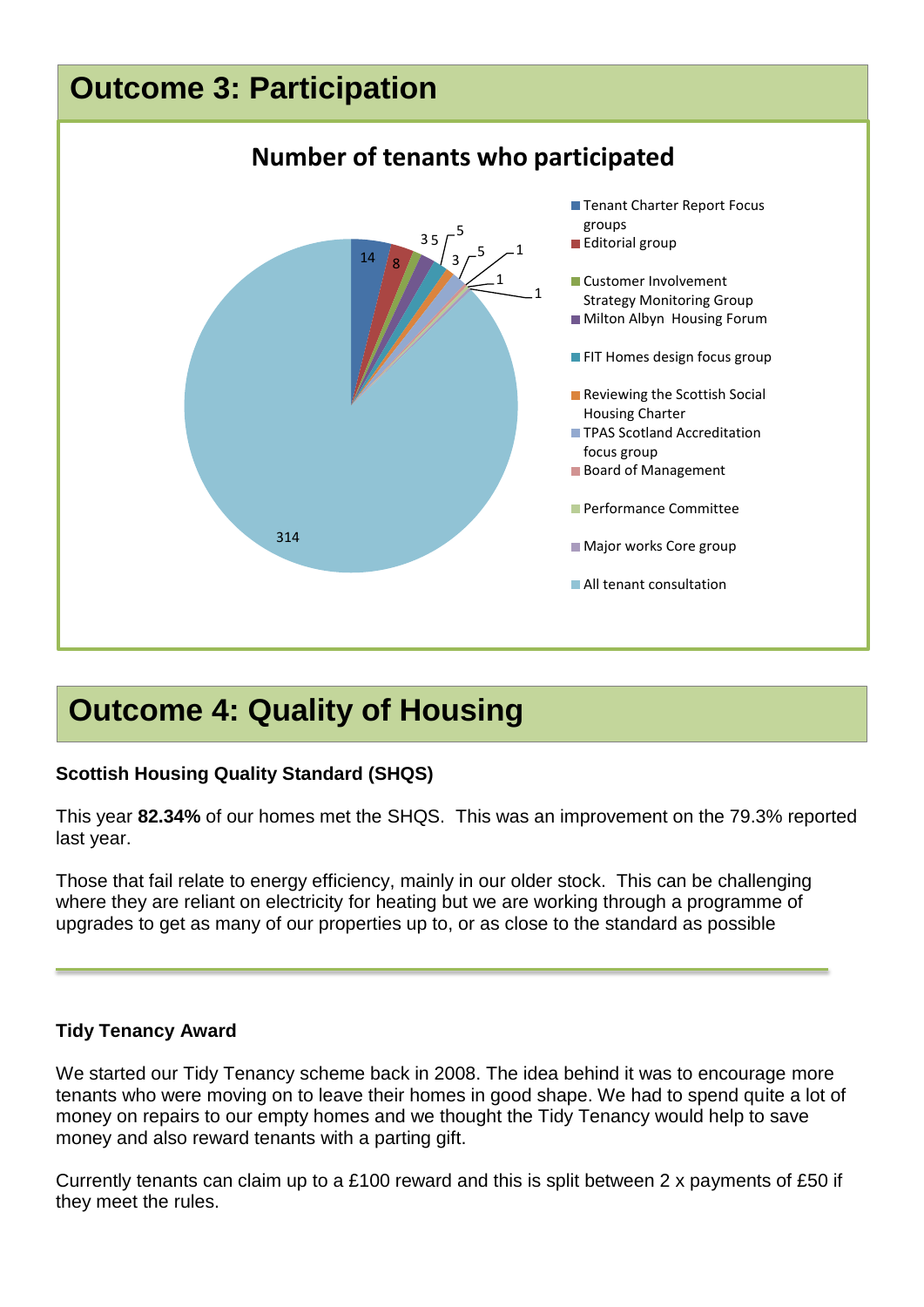### **Following consultation with tenants, we are changing this scheme.……we hope to have this in place by December**

When a tenant moves out and leaves a 'Tidy Tenancy' we will give them £150 if they have met the full 8 qualification criteria, which are:

- $\checkmark$  We get at least 4 weeks' notice a tenant is leaving.
- $\checkmark$  We get into the home to do a repair inspection before a tenant leaves.
- $\checkmark$  A full set of property keys are returned.
- $\checkmark$  We get a forwarding address.
- $\checkmark$  We get final meter readings.
- $\checkmark$  The home and garden are tidy, clean and cleared.
- $\checkmark$  The wheelie bins are there.
- $\checkmark$  Any repairs for the tenant to do are finished.

However the Tidy Tenancy Incentive Scheme does not apply to the following:

- Tenants transferring to another Albyn Housing property
- People doing a mutual exchange
- Sharing Owners

Your Housing Officer will let you know about the scheme if you contact us to say that you are giving up your tenancy

In the past year, 55 tenants received the full award of £100, and 5 tenants received £50, which means that **21.8%** of tenancies ending received a Tidy Tenancy award

# Outcome 5: Repairs, maintenance & improvements

In the past year, we have made the following improvements to our homes:

| <b>Electric Heating Upgrade</b>    | 85              |
|------------------------------------|-----------------|
| <b>Replacement Windows</b>         | 60              |
| <b>Gas Heating Upgrade</b>         | 35 <sub>2</sub> |
| <b>Replacement External Doors</b>  | 35              |
| <b>Kitchen Upgrade</b>             | 24              |
| <b>Gas Boiler Upgrade</b>          | 23              |
| <b>Bathroom Upgrade</b>            |                 |
| Solid Fuel Central Heating Upgrade |                 |

However, if we had collected all of the £551,428 rent money that was owed then we could also have:

- Built 4 new homes or
- Fitted 92 new kitchens or
- Fitted 180 new bathrooms or
- Fitted 46 new heating system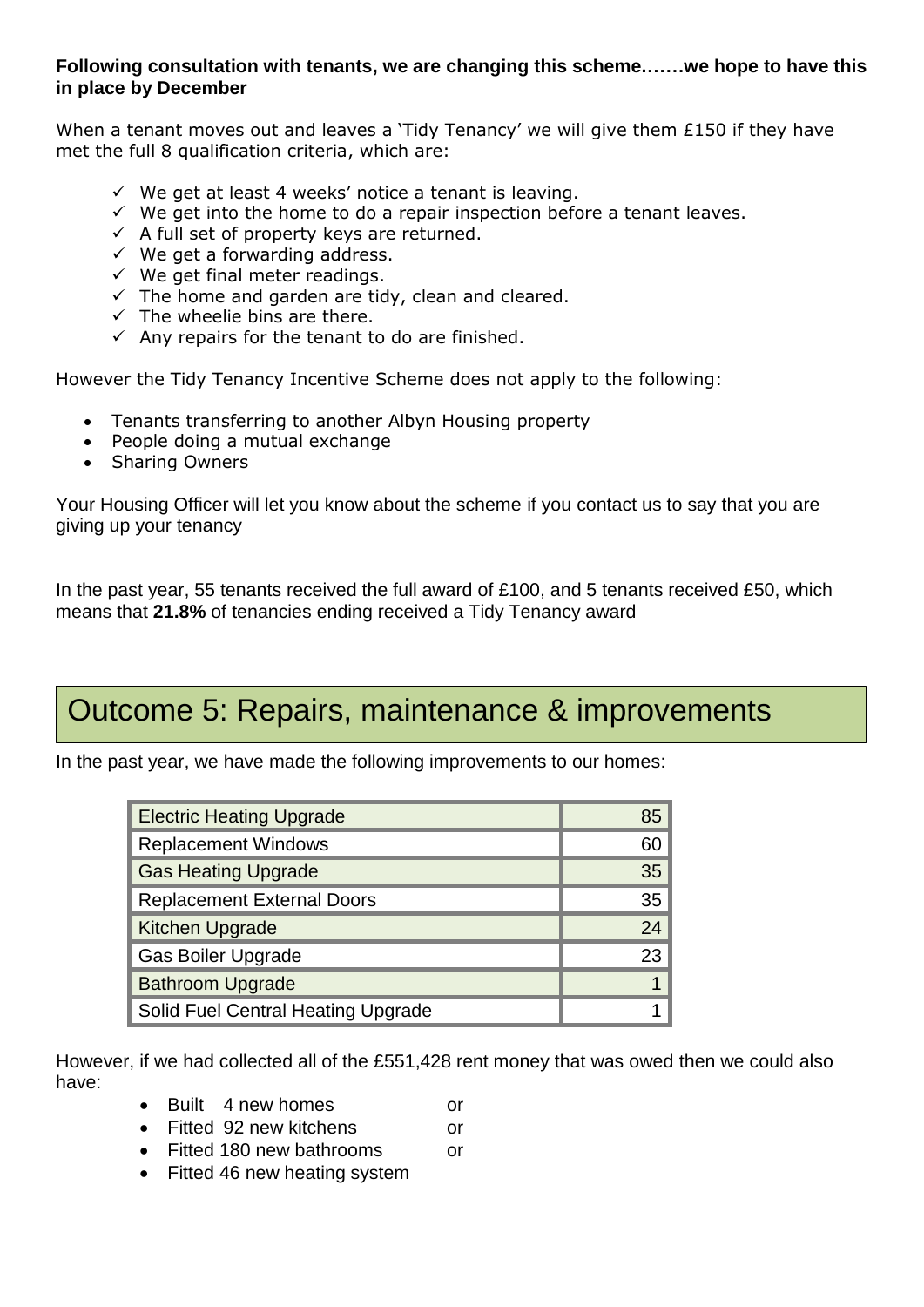## **Outcome 6: Estate management, anti-social behaviour, neighbour nuisance and tenancy disputes**

## **Anti-social behaviour**



Category 1 – These are the most serious complaints, where there is clear evidence that anti-social behaviour has taken place that directly affects other people

Category 2 – These are more routine complaints. They include those where there is no clear evidence available, where only two people are involved and other neighbours are not affected.

# **Outcome 7: Housing options**

## **Money Advice & Energy Advice service**

During 2016/17, 512 social housing tenants engaged with money and energy advice services through the Money Matters Highland project. This includes:

- $\geq$  409 tenants who are now better equipped to manage their financial problems,
- $\geq$  325 tenants who have accessed specific financial support products, and
- $\geq 103$  tenants who have received support to manage their energy more efficiently.

52% of tenants who engaged and completed an anonymous survey reported either a reduction in stress and anxiety or feeling more confident after receiving support.

If you need money or energy advice, or would like support to use the internet safely and save money on household bills, then please call Fiona Munro on 01349 855996 or email to [fiona.munro2@albyn-enterprises.co.uk.](mailto:fiona.munro2@albyn-enterprises.co.uk) There will be a number of community events taking place over the next year, so look out for details of these on our facebook page and website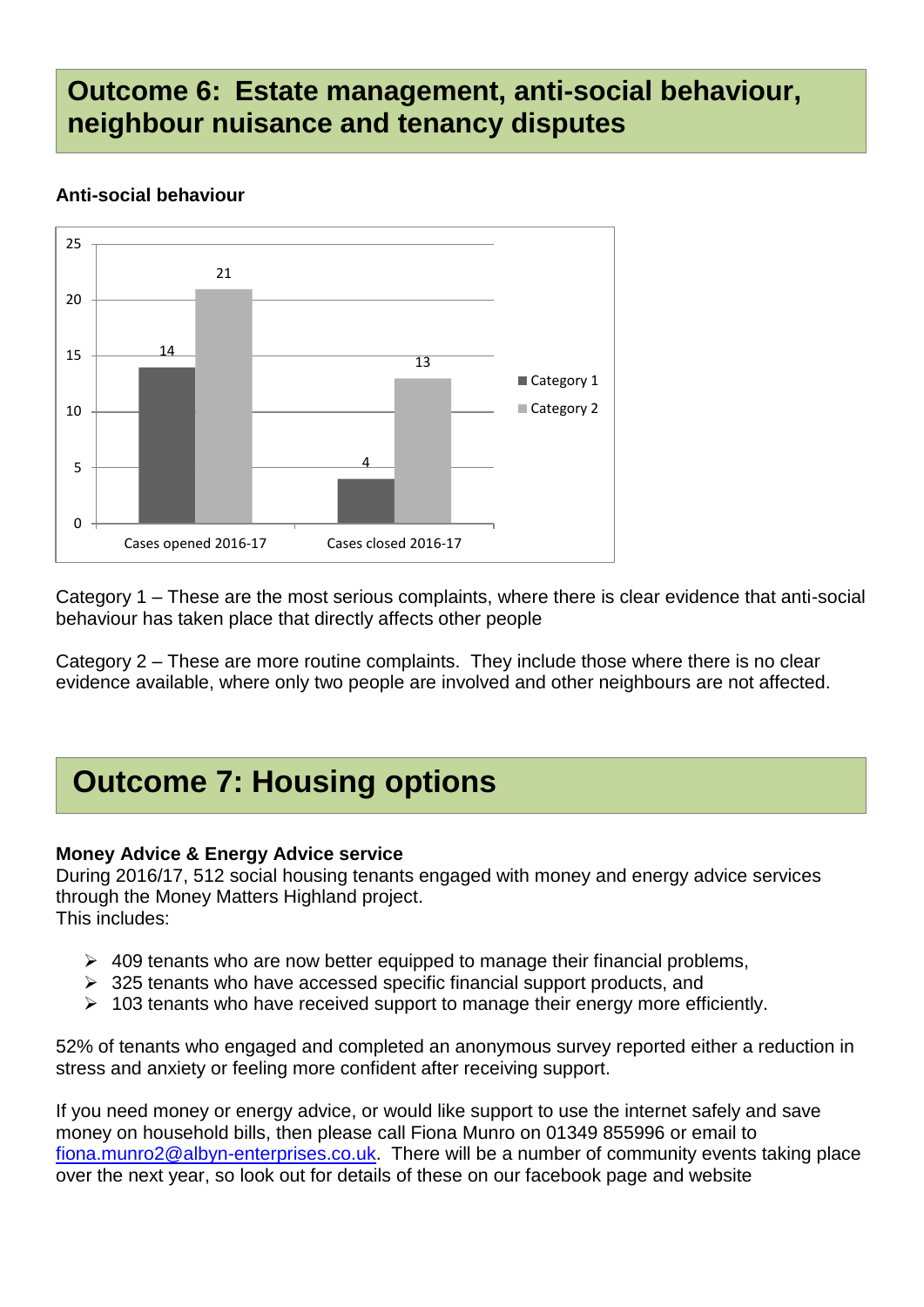## **Mutual exchange**

There were **45** mutual exchanges involving Albyn tenants in the past year.

If you want to swap homes with another tenant, you can:

- advertise this on our Mutual Exchange books in our Invergordon and Inverness offices
- look out for other people's adverts in local council housing offices or other housing association offices
- advertise in local papers or on noticeboards in local supermarkets
- advertise on landlords' websites
- register for free on the website at www.houseexchange.org.uk

When you find someone who you want to exchange with it is up to you to contact him or her. Visit each other's homes and inspect their home carefully. **Make sure you would be happy to move into it the way it is. We will not carry out any decorating or repairs for you, unless there are structural or safety issues.**

If you decide that you want to swap homes, you and the other tenant must fill in an Application for Mutual Exchange form. If the other tenant is not our tenant, they will also have to contact their landlord and you will have to fill in a form from that landlord. You cannot go ahead with the swap until both landlords have given their permission in writing.

We may not allow the exchange to go ahead if:

- either of you have rent arrears;
- either of you have not looked after your home;
- either of you have had complaints about behaviour made against you;
- we cannot get a satisfactory reference from the other tenant's landlord.
- if it will result in our property being overcrowded or is much larger than the new tenant need
- if your home is of a special type and the other tenant does not need that particular type of housing.

To get a leaflet on mutual exchange and the forms that you will need, phone us on 0300 323 0990 / 0300 323 0991 or download from our website

# **Outcome 8: Access to social housing**

The six main providers of rented accommodation - Albyn, Cairn, Lochaber, Lochalsh & Skye, and Pentland, together with The Highland Council - use a single housing register called 'The Highland Housing Register'.

In April 2016 there were 7331 people on this register, and in March 2017 this had increased to 7721

This process means that people who want to be housed by the Council or any of the housing associations with housing in the Highlands only have to fill in a single Application Form which can be obtained at either of our offices or on our website using the following link: [http://www.albynhousing.org.uk/assets/0000/0453/Application\\_Form.pdf](http://www.albynhousing.org.uk/assets/0000/0453/Application_Form.pdf)

More information is also available on The Highland Council website: [https://www.highland.gov.uk/info/925/council\\_housing/244/apply\\_for\\_a\\_council\\_house/6](https://www.highland.gov.uk/info/925/council_housing/244/apply_for_a_council_house/6)

In the past year, we had **283** lets of general housing, and **2** lets of supported housing.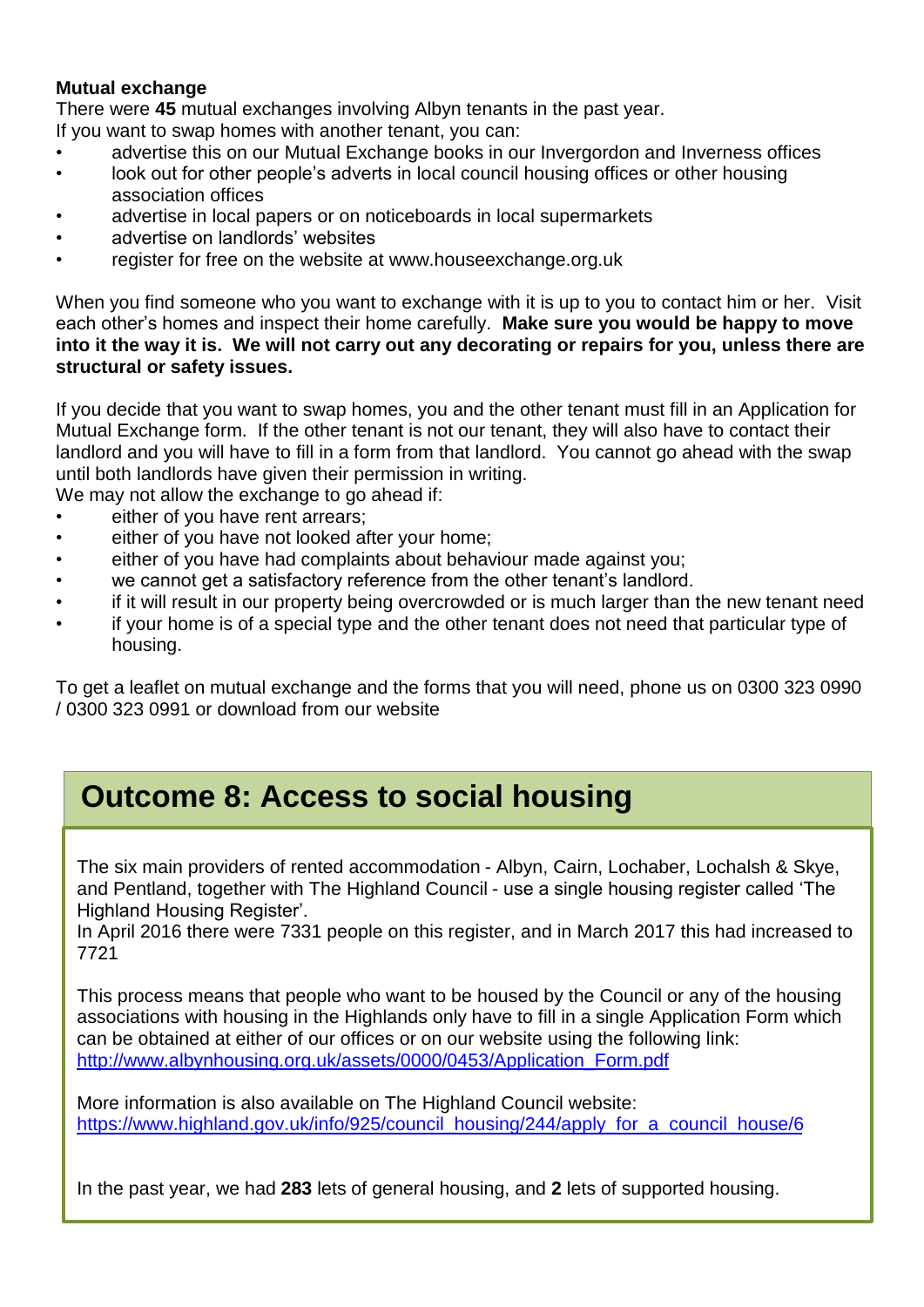### **Where we have homes in the Highlands**

|                | Wick,            | 11 | <b>Ullapool</b> | 21 | Lochcarron           |
|----------------|------------------|----|-----------------|----|----------------------|
| 2              | <b>Thurso</b>    | 12 | Aultbea         | 22 | <b>Fort Augustus</b> |
| 3              | Armadale         | 13 | Inverasdale     | 23 | Laggan               |
| $\overline{4}$ | <b>Bettyhill</b> | 14 | Poolewe         | 24 | Kingussie            |
| 5              | <b>Talmine</b>   | 15 | Gairloch        | 25 | Kincraig             |
| 6              | <b>Durness</b>   | 16 | Kinlochewe      | 26 | Glenmore             |
| $\overline{7}$ | Kinlochbervie    | 17 | Torridon        | 27 | Aviemore             |
| 8              | Scourie          | 18 | Sheildaig       | 28 | <b>Nethy Bridge</b>  |
| 9              | <b>Stoer</b>     | 19 | Applecross      | 29 | Carrbridge           |
| 10             | Lochinver        | 20 | Kishorn         | 30 | Grantown-on-Spey     |



- Foyers
- Drumnadrochit
- Dores
- Inverarnie
- Kiltarlity
- Kirkhill
- Beauly
- Muir of Ord
- Conon Bridge
- Maryburgh
- Strathpeffer Dingwall Balloch Ardersier Nairn Dyke Clachnaharry Auldearn Inverness North Kessock
- Rosemarkie Evanton Alness Invergordon Milton, Kildary Fearn Portmahomack Tain

 Avoch Fortrose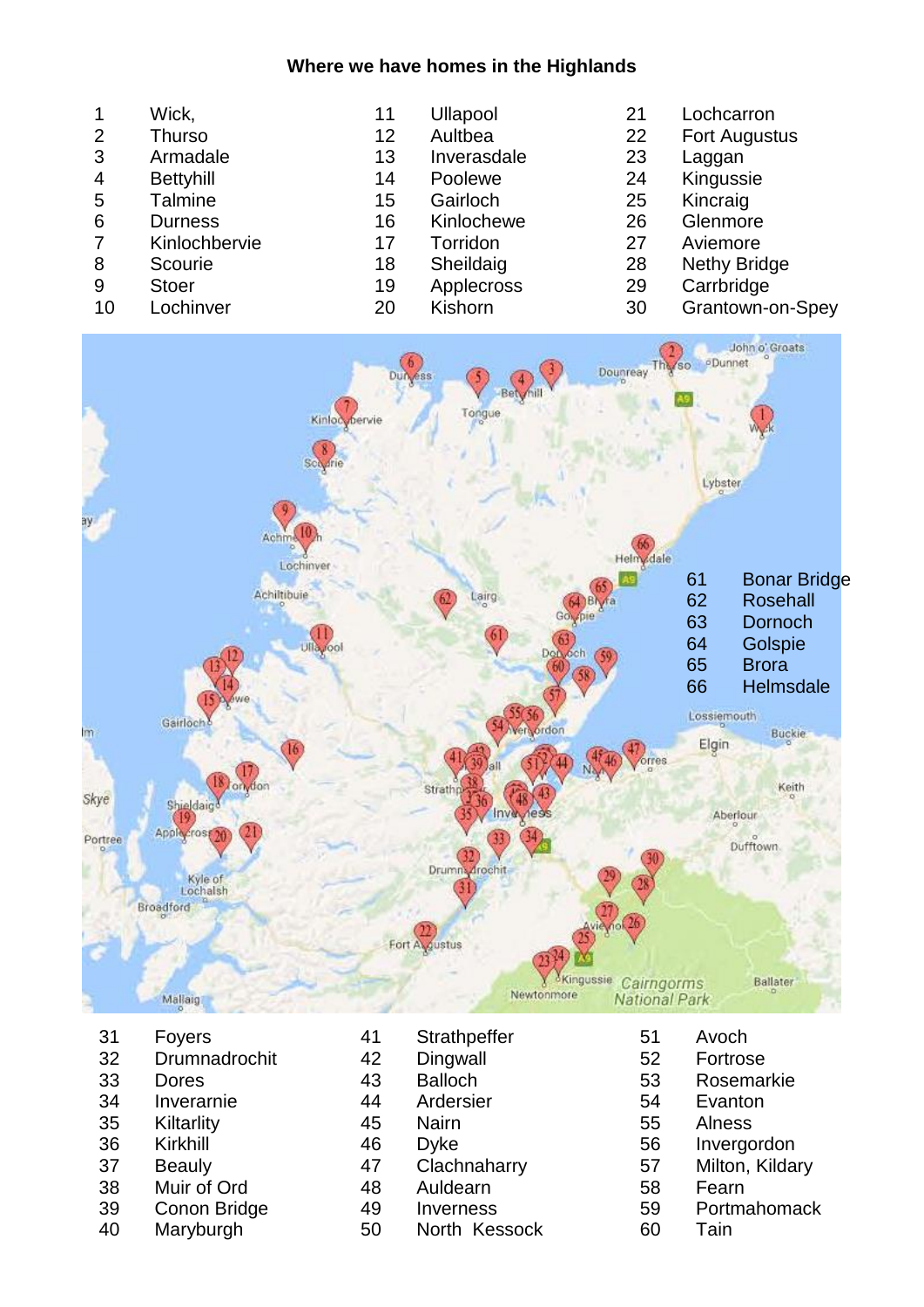### **Rent arrears:**

In March 2017:

- tenants receiving Universal Credit, and in arrears, had an average rent arrear of **£889**
- Tenants receiving other types of benefit or no benefit, and in arrears, had an average rent arrear of **£379**

### **Universal Credit**

The problems associated with Universal Credit have been highlighted on Social media, in Newspapers and by MP's who are being made aware of the problems caused by the minimum 6 weeks delay in payments, the lack of support, the costly help line, and the threat of eviction for rent arrears. We recently asked tenants about their experience of Universal Credit, and if they had any advice and tips they could pass on:

Recently married couple with three children, Mum works part-time, and Dad full-time Following their marriage, claimed UC to replace her Child Tax credits, and Housing benefit. Having always paid her bills by Direct Debit, she soon found herself in debt, and facing bank charges for late payments as the payment dates for UC were not on time, and were never for the same amount.

"You don't know anything until the moment the money goes in  $-$  not even how much you're getting – so you can't even budget. Since last October, not one single payment has been the same, so I never know if we're going to have enough."

### **Tenant's advice** -

Get in touch with your bank as soon as you know that you can't make your payments. Tell them about the problems with UC, and ask if they can consider cancelling late-payment charges when benefits are paid late.

Single woman, unemployed, but studying part-time

Claimed UC after being made bankrupt

"The rent has been difficult. I understand that they need to pay in bulk, but I'm constantly in arrears. And when my rent went up it took them ages to sort out the difference. I don't know what I would have done without Citizens Advice in Nairn. They've been very helpful."

### **Tenant's advice** –

Don't ignore the letters from your Landlord, make an appointment with your local Citizens Advice to get help with debt, and speak to your Landlord as soon as you are unable to pay your rent

Single woman, just finished work to go on maternity leave.

"Experience of Universal Credit has been horrible. Payments have been irregular and often short of my entitlement. This has been difficult to sort out as they never answer the phone. You don't know how much you're going to get, if anything, until a few days before. Being in rent arrears has been devastating and put me under enormous stress".

### **Tenant's advice** -

When you are having problems, be prepared for lengthy waits for them to answer the phone, but do not give up, and have all of your information to hand so that you do not have to phone back again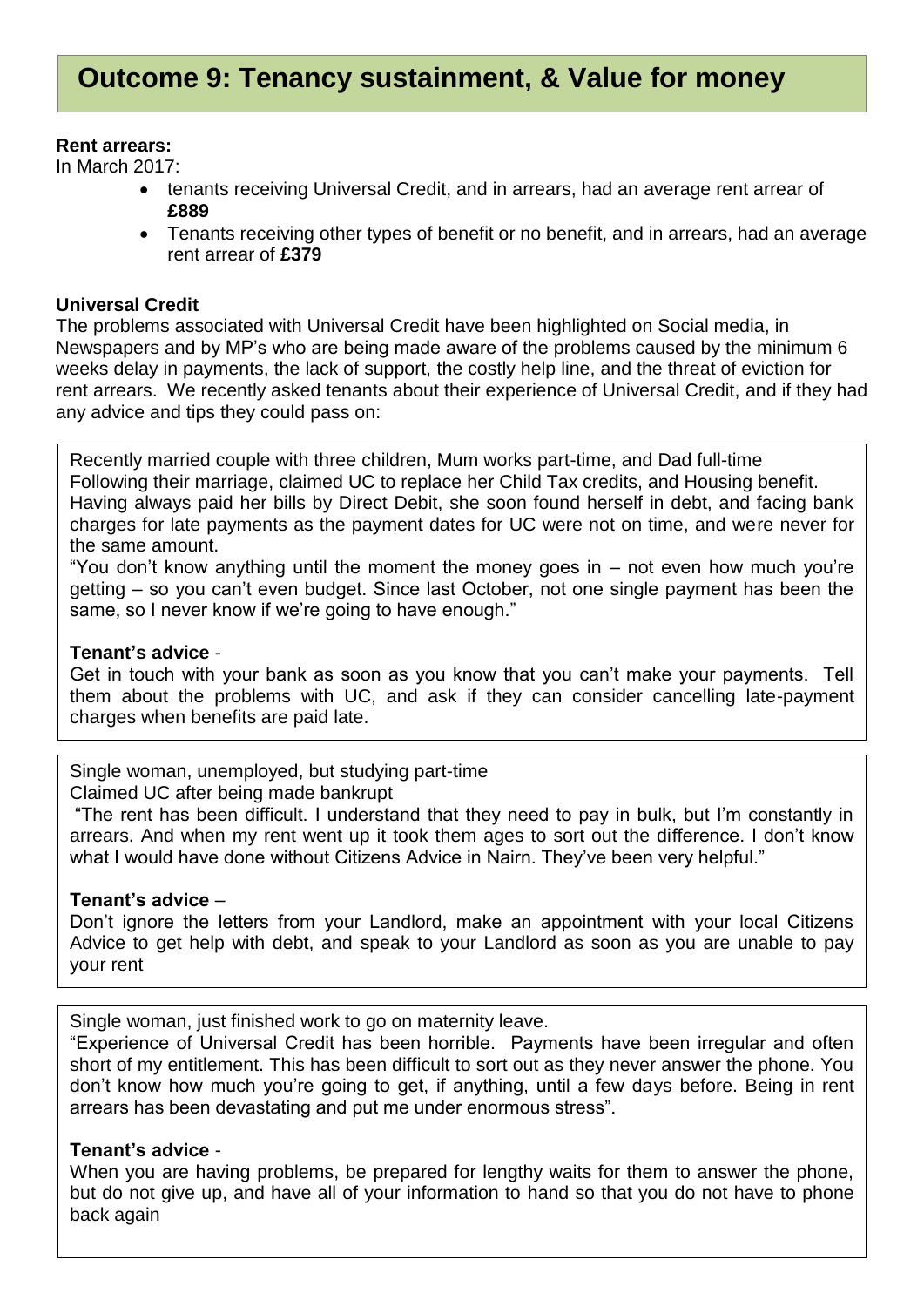Single man, just been released from prison

Applied for UC as unable to return to previous job, and wife has refused for him to return to the family home

"Applying for UC has been so difficult that at times I felt like committing a crime so that I would be back inside. I was lucky and got help from a local charity, who helped to find me somewhere to stay temporarily, but I didn't even have a bank account in my own name, and have always been rubbish with money".

## **Tenant's advice** –

You will need a bank account, so get that sorted as soon as you can. If you are 'rubbish with money' then ask if it's possible for your rent to be paid directly to your Landlord

**If you have made a claim for Universal Credit, and you are unable to pay your rent, please get in touch with us immediately as we can only help if we are aware of your circumstances. Please don't let this escalate to the point where you might be evicted.**

# **Outcome 10: Rent and Service charges**

## **Rent & Service Charge**

All tenants will get their own letter, advising of their rent, and explaining their new service charges before the end of February 2018. The letter will give lots of detail and say what services are being provided, charged for and what the costs are. When you get your letter you can speak to a member of staff if you have any questions.

**Thank you very much for taking the time to read our Tenant Charter report for 2017. The Charter sets out the standards and outcomes that all social landlords should aim to achieve when performing their everyday housing activities and measures how social landlords are meeting the needs of their customers. For more information: [http://housingcharter.scotland.gov.uk](http://housingcharter.scotland.gov.uk/)**